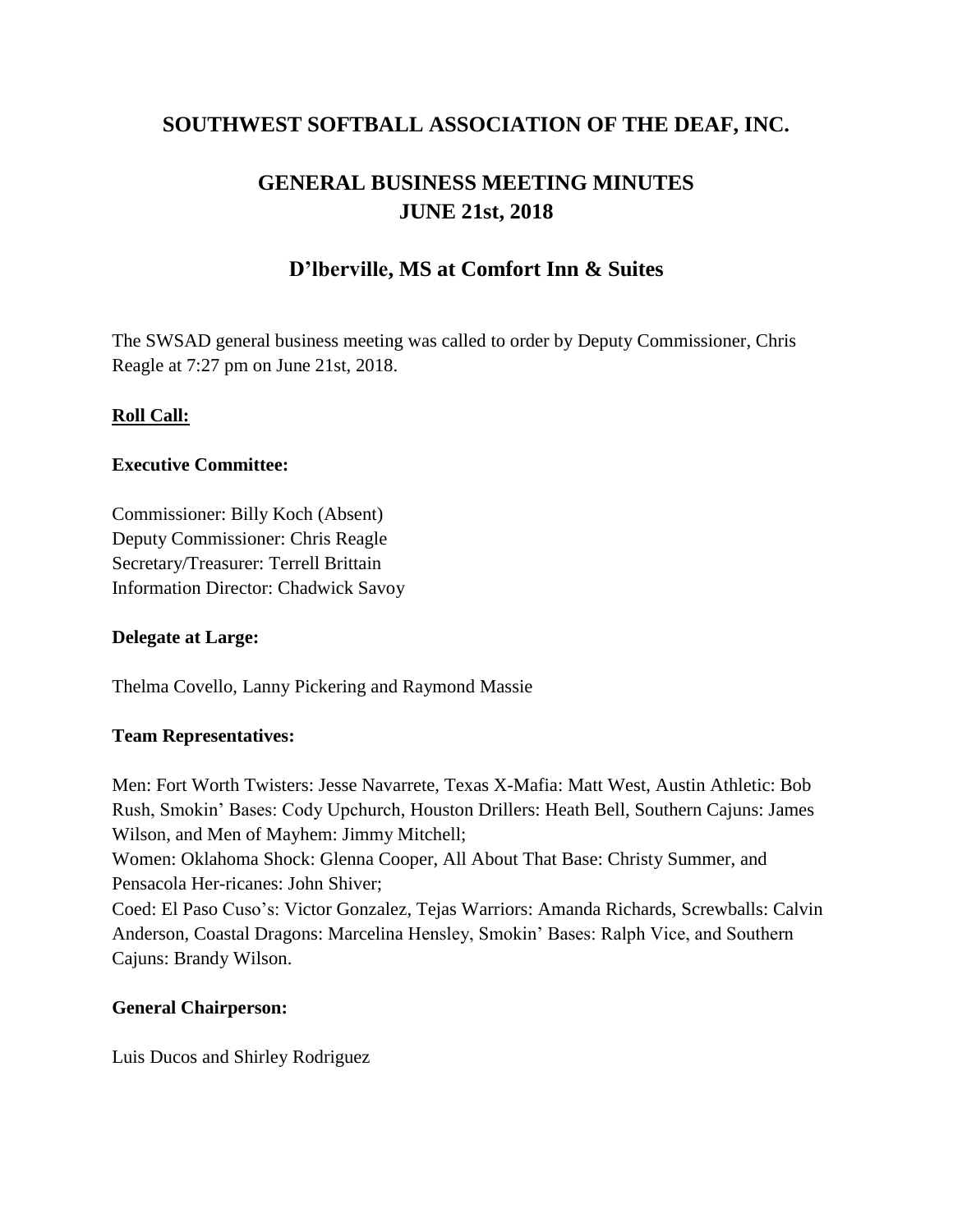## **Auditor Committee:**

Ralph Vice  $-$  (3 year) Raymond Massie –  $(2 \text{ year})$ Lana  $Coker - (1 \text{ year})$ 

## **SWSAD 2017 General Meeting Minutes:**

Raymond Massie (Glenna Cooper second) moved to accept the SWSAD general meeting minutes. PASSED

## **Financial Report:**

-Balance of 2017 and 2018

Heath Bell (Calvin Anderson second) moved to accept the financial report. PASSED

## **Commissioner report: Billy Koch**

-Absent

# **Deputy Commissioner report: Chris Reagle**

-Sorry for delay due technology issue; -Explain about Billy Koch reason why that he can't come; -Billy Koch said enjoy and have fun; -SWSAD board meeting every monthly via glide and email.

# **Secretary/Treasurer Report: Terrell Brittain**

-Thanks auditors and MCAD host; -Total 265 players/coaches -IRS report; -Bank balance 2017; and -Bank balance currently (2018)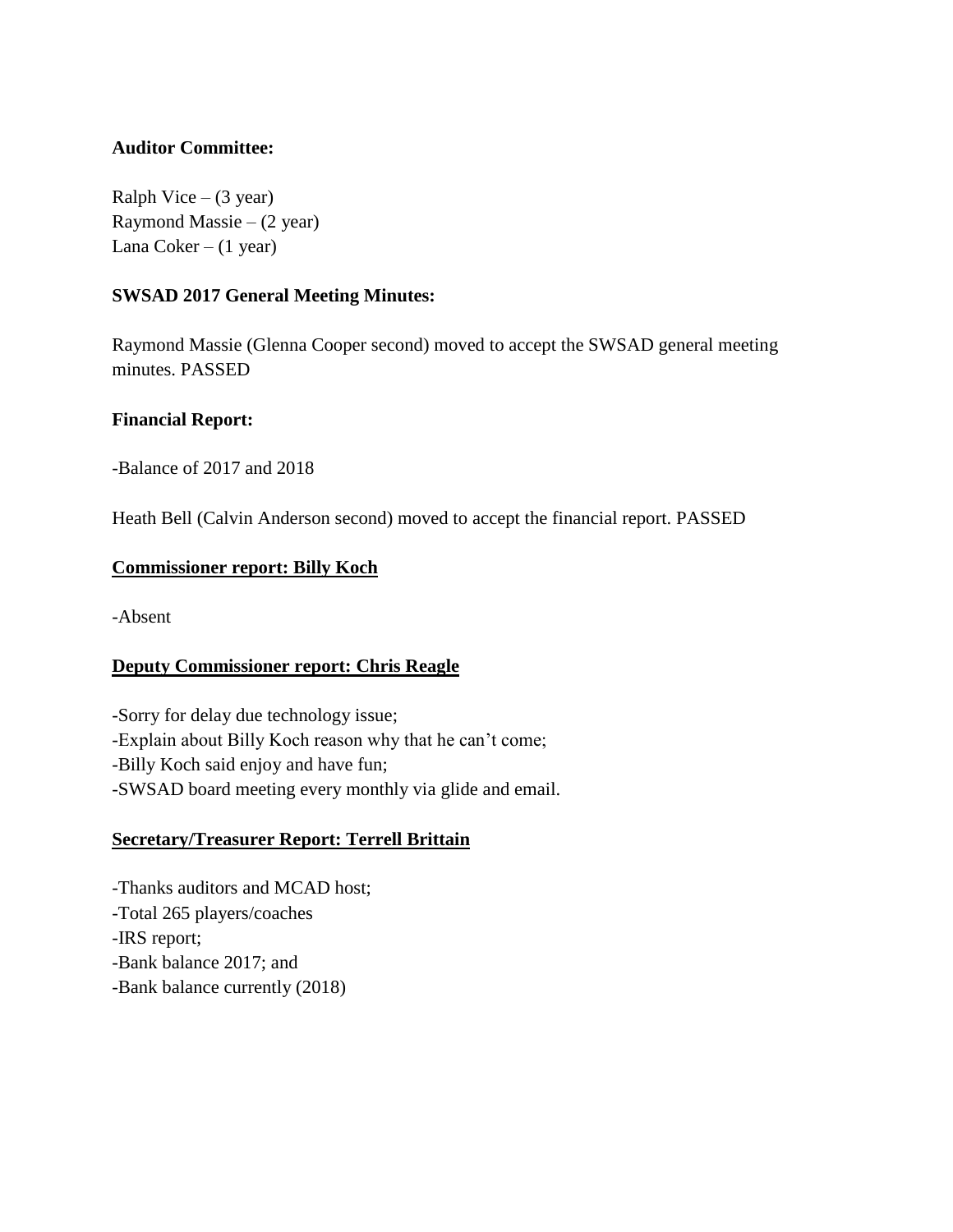## **Information Director Report: Chadwick Savoy**

-Hall of Fame award 3 former players but Vanessa not attend; -Thanks Dustin for assistant; -Explain about pitcher distance 47 and 50 issues; -Pitcher area issues by batter hit area target to pitcher.

#### Dustin Cutrer

-Show the brackets; -Explain about seed in brackets and based on runs; -Open with 1-1 for batter; -Selling \$1 for paper brackets game to get benefit for Josh.

## **2018 Chairperson Report: Luis Ducos**

-Enjoy and close by stores, food, restaurants; -Any questions then contact him

#### **2018 Umpire: John**

-Explain about hit target to pitcher area.

#### **Unfinished Business: None**

## **SWSAD Constitution, By-Laws & Softball Rules/Regulations Proposals:**

**-**Bylaw revision in 2.9.4 to add

Raymond Massie and Thelma Covello explains positive that amendment.

Jimmy Mitchell point to amendment in revision bylaw 2.9.4

Raymond Massie (Calvin Anderson second) moved to accept the bylaw addition. PASSED

-Add membership about at least 5 years on bylaw

2.9.4 Add statement: Potential candidates may run for an officer position for SWSAD if they have been an active member and reside in the SWSAD region for at least five (5) years.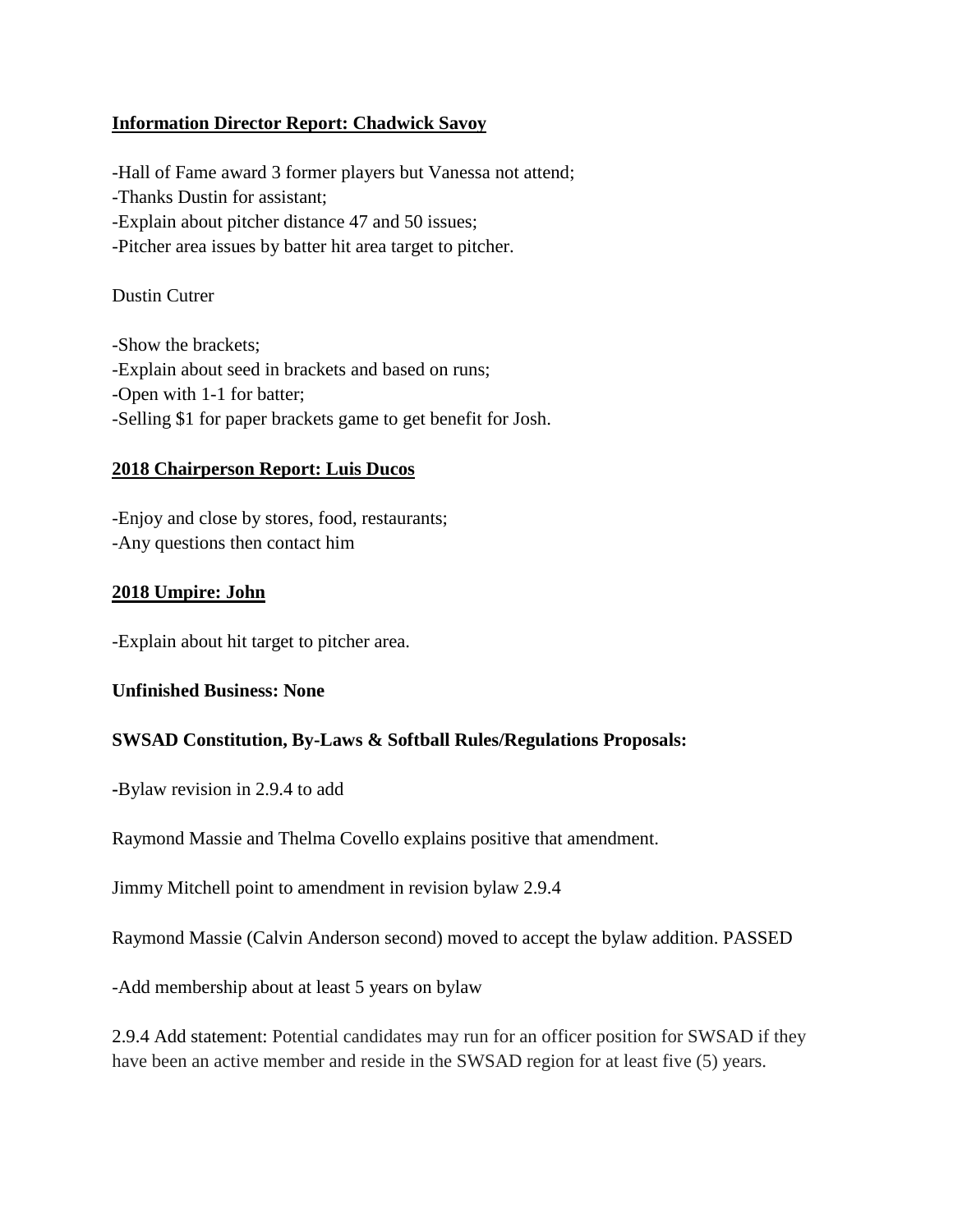Thelma Covello (Bob Rush second) moved to accept the bylaw addition. PASSED

## **Appeals/Fines/Protests: None**

#### **New Business:**

-Raymond Massie proposal new laptop for secretary&treasurer

PASSED by majority vote

-Ralph explain about homerun card

Raymond Massie second to discussion

Ralph explain how it work about homerun card and 2 homerun

Calvin Anderson support that idea but Jimmy Mitchell against that idea.

Closed discussion and FAILED (4 support and 11 against)

-Christy Summer suggest meeting on Wednesday

Thelma Covello: explain should keep meeting before tourney Glenna Cooper: Like before meeting and nice communication better easier

Closed discussion

Christy Summer appoint and support Wednesday meeting

PASSED by majority vote

Jimmy Mitchell (Calvin Anderson second) to closed discussion. PASSED

# **Chairperson for Host city name 2019**

-None

## **Proposal**

-None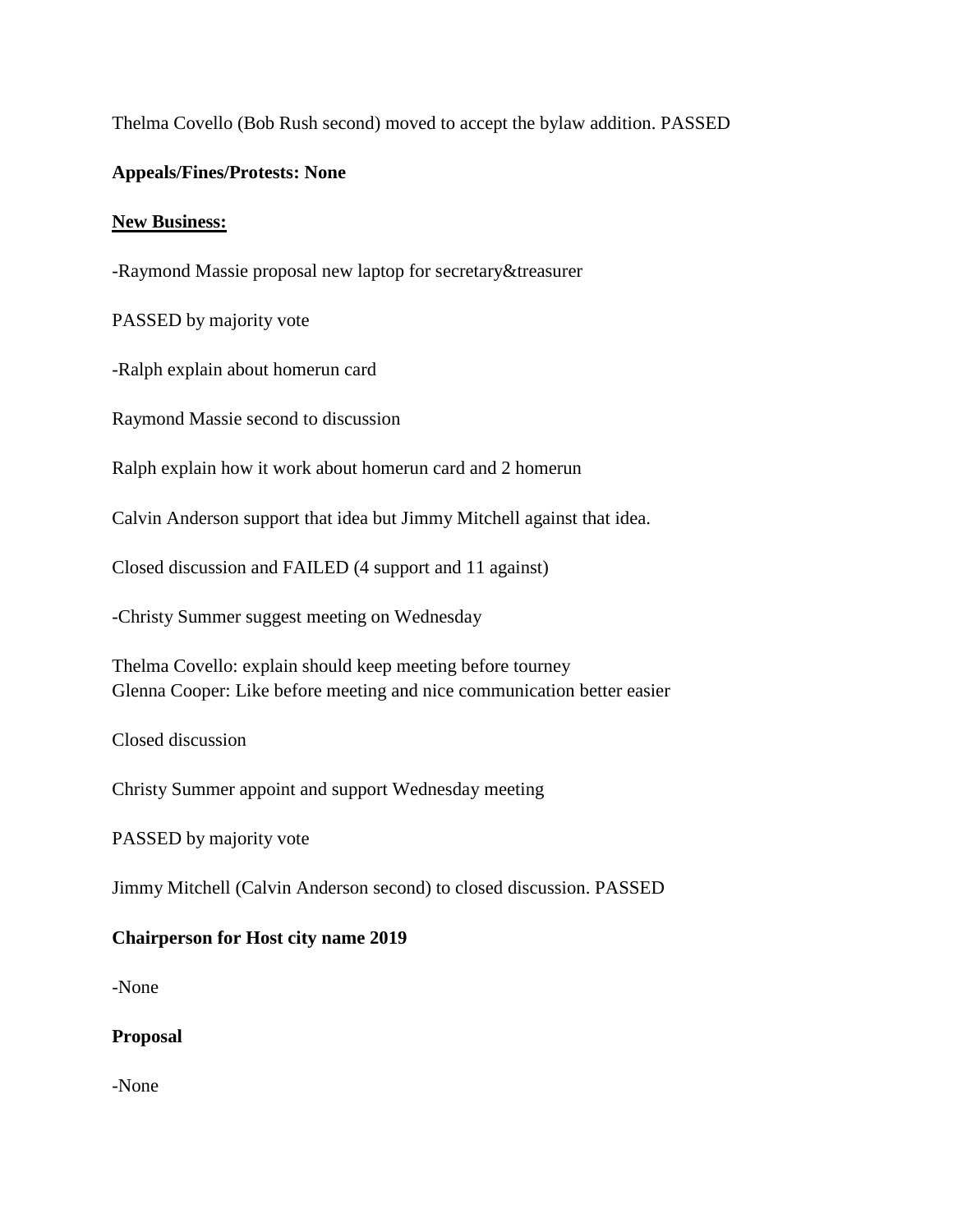## **Election for Commissioner:**

\*Ralph Vice nominated Chad Savoy and accepted \*Raymond Massie nominated Jimmy Mitchell and accepted \*Jesse Navarrete nominated Dustin Cutrer and accepted then withdraw

Jimmy Mitchell is winner (Jimmy 17 and Chad 3)

## **Election for Deputy Commissioner:**

\*Jimmy Mitchell nominated Chris Reagle and accepted

Thelma Covello appoint ACL and PASSED by majority vote

## **Election for Secretary/Treasurer:**

\*Calvin Anderson nominated Terrell Brittain and accepted

Raymond Massie appoint ACL and PASSED by majority vote

## **Election for Information Director:**

\*Jimmy Mitchell nominated Dustin Cutrer and accepted

Raymond Massie appoint ACL and PASSED by majority vote

## **Election for 3 year Auditor:**

\*Thelma Covello nominated John Shiver and accepted \*Calvin Anderson nominated Lana Coker and accepted \*Jimmy Mitchell nominated Jennifer Nix and accepted \*Chad Savoy nominated Billy Koch and declined

Jennifer Nix is winner (Jennifer 13, Lana 5, and John 2)

Jennifer Nix - 3 Ralph Vice - 2 Raymond Massie - 1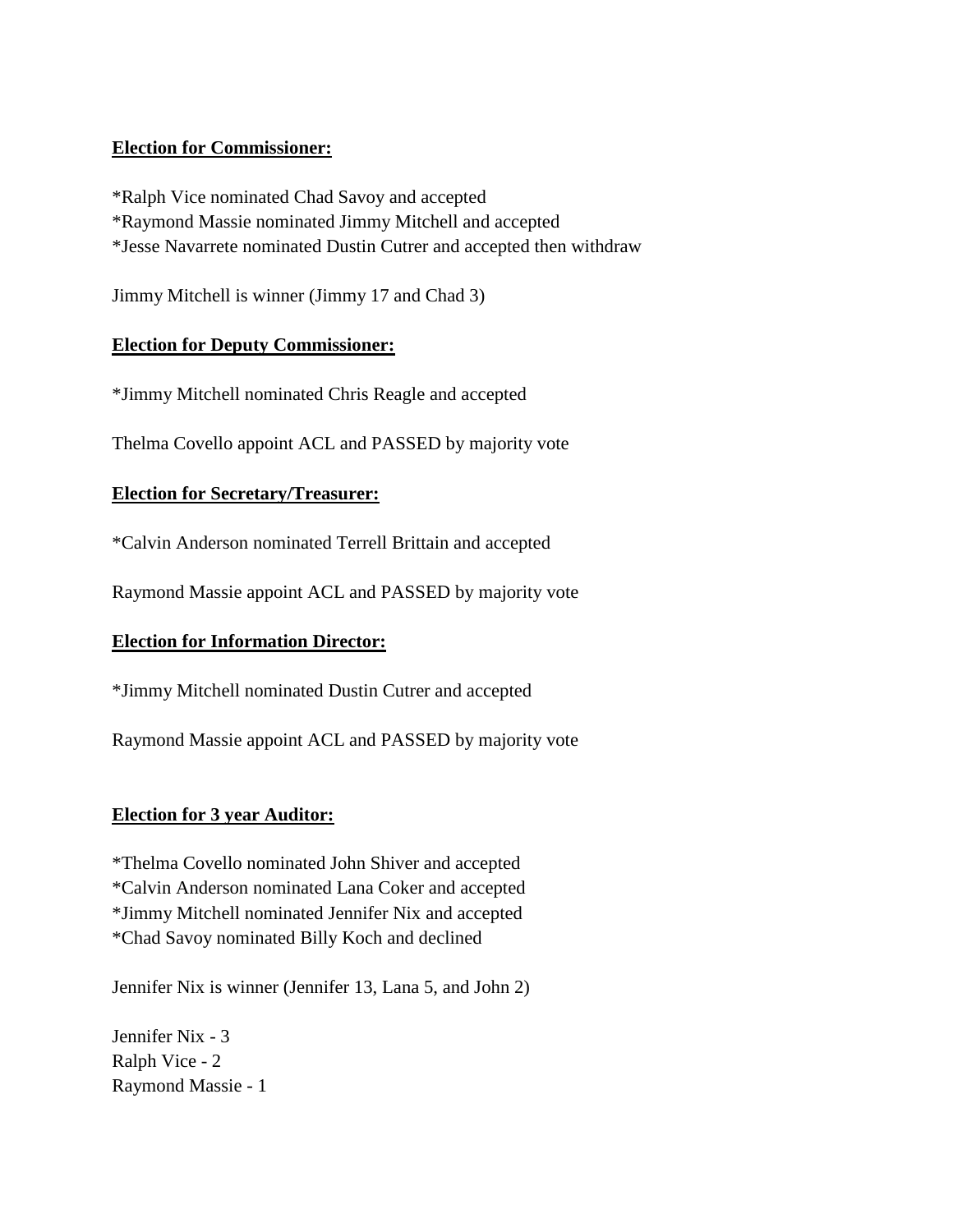## **Bid for 2019 Tournament site:**

**-**Chad Savoy discuss about Austin and Dallas possible host so still continue.

-John Shiver want host at Pensacola, Florida in 2022

#### **Announcements:**

**-**Jennifer Nix explain about Friday Deaf Night at beach and can find info on Facebook -Manuel Rojas explain about raffle tickets 50/50 (\$5 for 6 tickets) -Lana Coker explain about WASP (World ASL Series of Poker) and host -Chris Reagle explain Hall of Fame if know people that should select and please let him know -Luis Ducos explain about sell poster of Astros champion also ring as well -Thelma Covello said please stop by front at door to see the quilt to sell

#### **TEAMS:**

#### **MEN**

Austin Athletics Fort Worth Twisters Houston Drillers Men of Mayhem Smokin' Bases Southern Cajuns Texas X-Mafia

#### **WOMEN**

All About That Base Oklahoma Shock Pensacola Her-ricanes